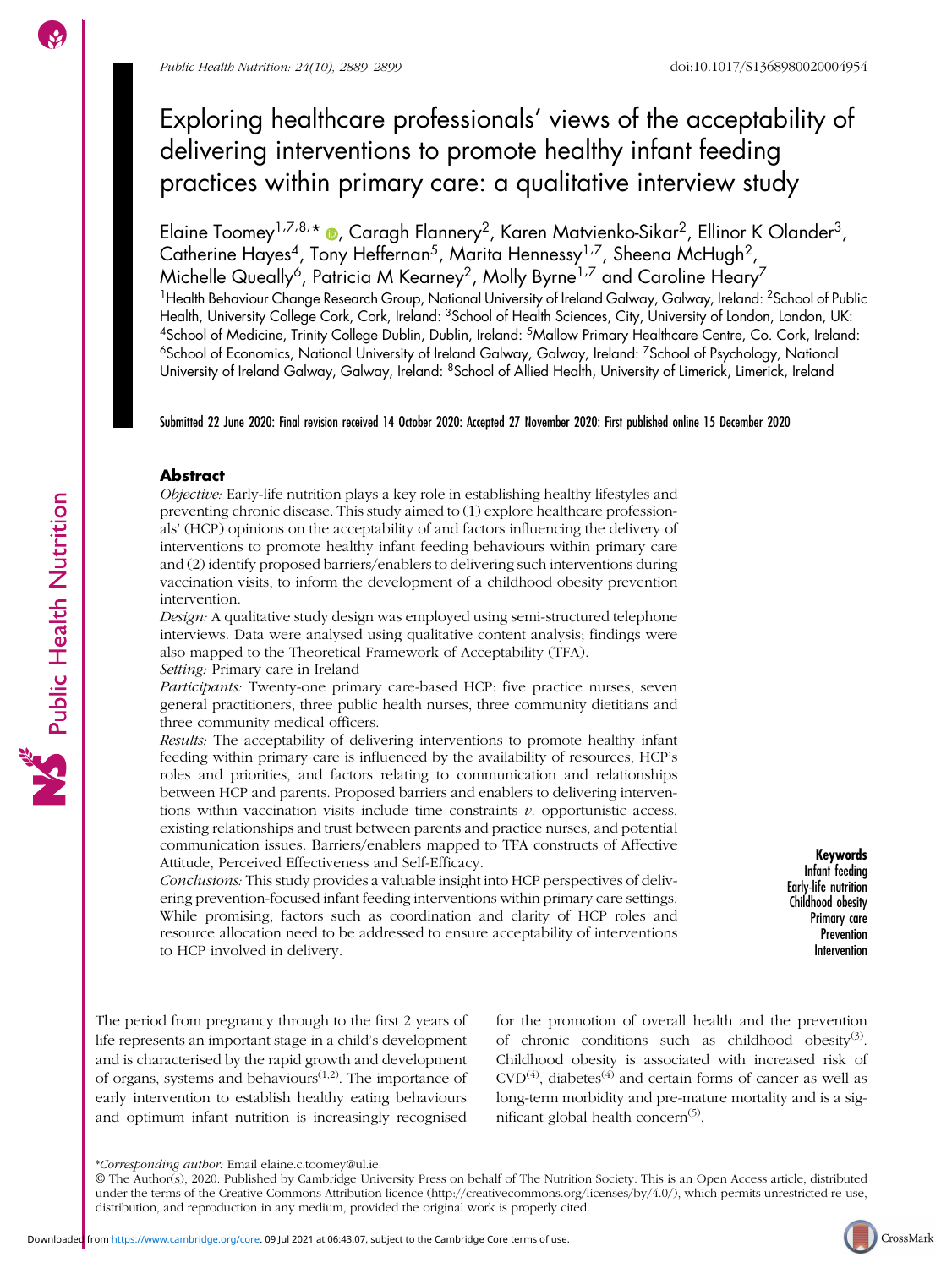Potentially modifiable infant feeding behaviours linked with later development of childhood obesity include the initiation and duration of breast-feeding, and the timing and type of solid food introduction (i.e. complementary feeding)<sup>[\(3,6](#page-8-0)–[12](#page-8-0))</sup>. The WHO recommends infants should be breastfed exclusively for the first 6 months of life, with nutritionally adequate and appropriate solid foods introduced subsequently $(13)$  $(13)$ . However, international evidence suggests that this is not happening. According to the UNICEF global database, almost one-third of infants aged 4–5 months have been introduced to solid foods, with concerns also raised about the types of food provided<sup> $(14)$  $(14)$  $(14)$ </sup>. A nationally representative US study showed that 16·3 % of infants had been introduced to complementary foods before  $4$  months<sup> $(15)$ </sup>, and a recent study identified that 18 % of Irish infants began complementary feeding before 17 weeks<sup> $(16)$  $(16)$ </sup>. Previous research has also shown that a substantial proportion of Irish infants aged 6 months consume foods high in saturated fats, salt and refined sugars $(17)$  $(17)$  $(17)$ . As such, there is a clear need for the development and evaluation of interventions to improve infant feeding behaviours as a potential mechanism to prevent childhood obesity as well as contributing to positive health outcomes.

There is growing acknowledgement of the role of community-based public health interventions for prevention of childhood obesity, and of the potential benefits for involving community-based healthcare professionals (HCP)<sup>([18](#page-9-0)–[20](#page-9-0))</sup>. HCP are a trusted source of information and support for parents of infants<sup> $(21,22)$  $(21,22)$  $(21,22)$ </sup>. In addition, primary care HCP have frequent contact with parents in the early years of life, often at times when the child is well, such as during routine check-ups or vaccination visits. However, there are several potential challenges to the delivery of childhood obesity prevention interventions by HCP within primary care settings. Although opportunistic interventions may offer promise in terms of the potential to 'make every contact count'<sup>[\(23\)](#page-9-0)</sup>, previous research has found that a lack of time and resources hinder the capacity for HCP to deliver opportunistic behaviour change public health interventions within paediatric and other routine care settings $(24-27)$  $(24-27)$  $(24-27)$  $(24-27)$ . Specific HCP-level issues such as insufficient knowledge and skills in relation to childhood obesity have also been identified $(27-29)$  $(27-29)$  $(27-29)$  $(27-29)$  $(27-29)$ . However, this research has often focused on issues relating to the *management* of childhood obesity<sup>([26](#page-9-0)–[28](#page-9-0))</sup>, rather than prevention, and explorations of opportunistic infant feeding interventions specifically are also limited<sup> $(29)$  $(29)$ </sup>. Therefore, although infant feeding interventions to prevent childhood obesity delivered by HCP within routine primary care settings show promise, there is a need to specifically explore HCP's opinions on the acceptability of such interventions<sup> $(30,31)$  $(30,31)$  $(30,31)$  $(30,31)$  $(30,31)$ </sup>. Intervention acceptability is a 'multi-faceted construct reflecting the extent to which people delivering or receiving a healthcare intervention consider it to be appropriate, based on anticipated or experienced cognitive and emotional responses' and can be assessed from two temporal perspectives (i.e. prospectively or retrospectively) $(32)$  $(32)$  $(32)$ .

Prospective assessment of intervention acceptability is crucial to highlight factors which may influence the acceptability and overall success of an intervention and should be addressed during intervention development $(32)$  $(32)$ .

This study aimed to prospectively explore primary care HCP's opinions on the acceptability of delivering interventions to promote healthy infant feeding behaviours within primary care settings and proposed factors influencing this, drawing on their experience as primary care practitioners. The study also aimed to inform the development of the Choosing Healthy Eating for Infant Health (CHErIsH) intervention and to identify anticipated barriers and enablers to delivering infant feeding interventions during vaccination visits. The CHErIsH multidisciplinary study aims to develop and evaluate a brief intervention to support and promote healthy infant feeding practices delivered during vaccination visits, with an overall goal of preventing childhood  $obesity$ <sup> $(33,34)$  $(33,34)$ </sup>.

### Methods

### Study design

A qualitative study design was employed using semistructured interviews. The study was guided by critical real- $\lim^{(35,36)}$  $\lim^{(35,36)}$  $\lim^{(35,36)}$  $\lim^{(35,36)}$  $\lim^{(35,36)}$  to allow the experiences, meanings and realities of participants to be captured and interpreted. Written informed consent was obtained from each participant.

#### **Participants**

Primary care HCP directly involved in healthcare provision for infants and who have routine contact with parents of infants were invited to take part in the study. Experience of delivering infant feeding interventions was not required. Specifically, purposive sampling was used to ensure representation from males and females, and from practice nurses, general practitioners (GP), community dietitians, public health nurses (PHN) and community/area medical officers. Participants were recruited via Twitter, word of mouth, snowball sampling and through invitation emails sent by professional organisations (Irish Practice Nurses Association, Irish Nutrition and Dietetics Institute and the Primary Care Trials Network Ireland).

#### Data collection and reflexivity

A topic guide containing open-ended questions regarding HCP's views on the acceptability of delivering infant feeding interventions within routine practice, their roles and potential barriers and enablers was developed by ET and KMS and piloted with a GP for content, terminology and appropriateness prior to data collection (Appendix 1). Semi-structured telephone interviews were conducted by ET, a full-time female researcher with experience of qualitative data collection, a clinical background in primary care service delivery and a key role in developing the CHErIsH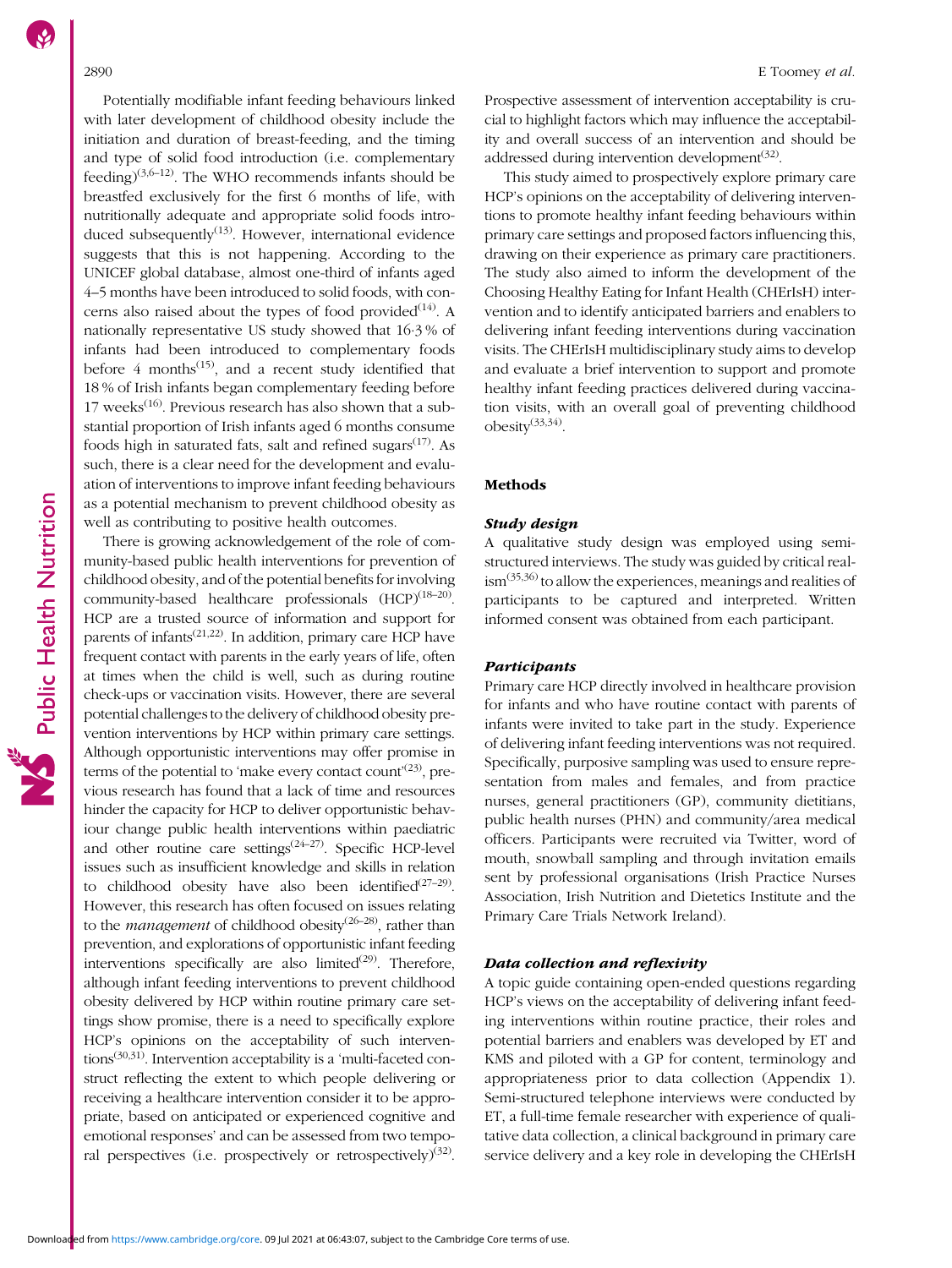

# Exploring infant feeding interventions with healthcare professionals 2891

#### Acceptability

A multi-faceted construct that reflects the extent to which people delivering or receiving a healthcare intervention consider it to be appropriate, based on anticipated or experiential cognitive and emotional responses to the intervention.



Fig. 1 (colour online) Constructs of the theoretical framework of acceptability. Reproduced with permission from Sekhon et al.  $(2017)^{(37)}$  $(2017)^{(37)}$  $(2017)^{(37)}$ 

intervention. This was made known to all study participants by way of introduction. Interviews were conducted over the phone for participant convenience and to allow participants a degree of anonymity to express their opinions. Only one participant was known to the lead author prior to the interviews. The importance of expressing honest opinions was made clear to participants from the outset. Interviews were audio-recorded and transcribed verbatim.

#### Data analysis

Public Health Nutrition

Qualitative directed content analysis was conducted as informed by Hsieh and Shannon<sup> $(37)$  $(37)$  $(37)$ </sup> and also drawing on the work of Assarroudi et  $al^{(38)}$  $al^{(38)}$  $al^{(38)}$  Content analysis was chosen because it provides a flexible approach to identifying, analysing and reporting patterns across qualitative data and lends itself to a critical realist approach<sup> $(35)$  $(35)$ </sup>. A combination of deductive and inductive approaches was used to facilitate practical and timely application of findings for informing CHErIsH intervention development. Interview transcripts were read and reread by ET for familiarisation. Key findings for each participant were initially summarised deductively according to the topic guide questions, and these summaries were collated to form initial codes. Line-by-line coding of raw data from all transcripts was then conducted which drew on these initial codes as well as inductively developing new codes. To strengthen rigour, credibility and facilitate reflexivity within the analysis, a second author (CF) coded two transcripts also drawing on initial codes, and subsequently discussed coding with  $ET^{(37)}$  $ET^{(37)}$  $ET^{(37)}$ . Once all data had been coded, ET reviewed and sorted initial codes into categories by merging conceptually similar codes, and organising and grouping codes into meaningful clusters([37](#page-9-0),[38\)](#page-9-0). A descriptive narrative for each emergent category was then written by ET and reviewed by CF. Both authors met to discuss and refine the final groupings to ensure distinct and coherent categories and to identify and organise subcategories and exemplar quotes. Final categories represented the overarching key factors that influenced the prospective acceptability of delivering of infant feeding interventions within primary care according to HCP. Subcategories reflected either negative or positive aspects of these factors, for example, specific barriers and enablers. NVIVO 12 was used to manage data and facilitate the process, and an audit trail was kept to document the analysis process (Appendix 2).

As a key focus was to explore intervention acceptability, two authors (ET, EO) mapped the identified barriers and enablers to the Theoretical Framework of Acceptability  $(TFA)^{(32)}$  $(TFA)^{(32)}$  $(TFA)^{(32)}$ . The TFA is a comprehensive method for assessing prospective and retrospective acceptability. The framework identifies seven conceptually distinct constructs (Fig. 1) that are proposed to capture key dimensions of acceptability. It was used to enhance the applicability of study findings by structuring findings according to recognised constructs of acceptability and to ensure that all constructs would be explicitly considered. We developed a codebook which defined TFA constructs within the context of this study (Appendix 3) and independently coded each barrier and enabler according to these constructs. Coding was then compared with discrepancies or ambiguities resolved through consensus discussion.

# Results

This study has been reported in accordance with the Consolidated criteria for reporting qualitative research (COREQ) criteria (Appendix 4).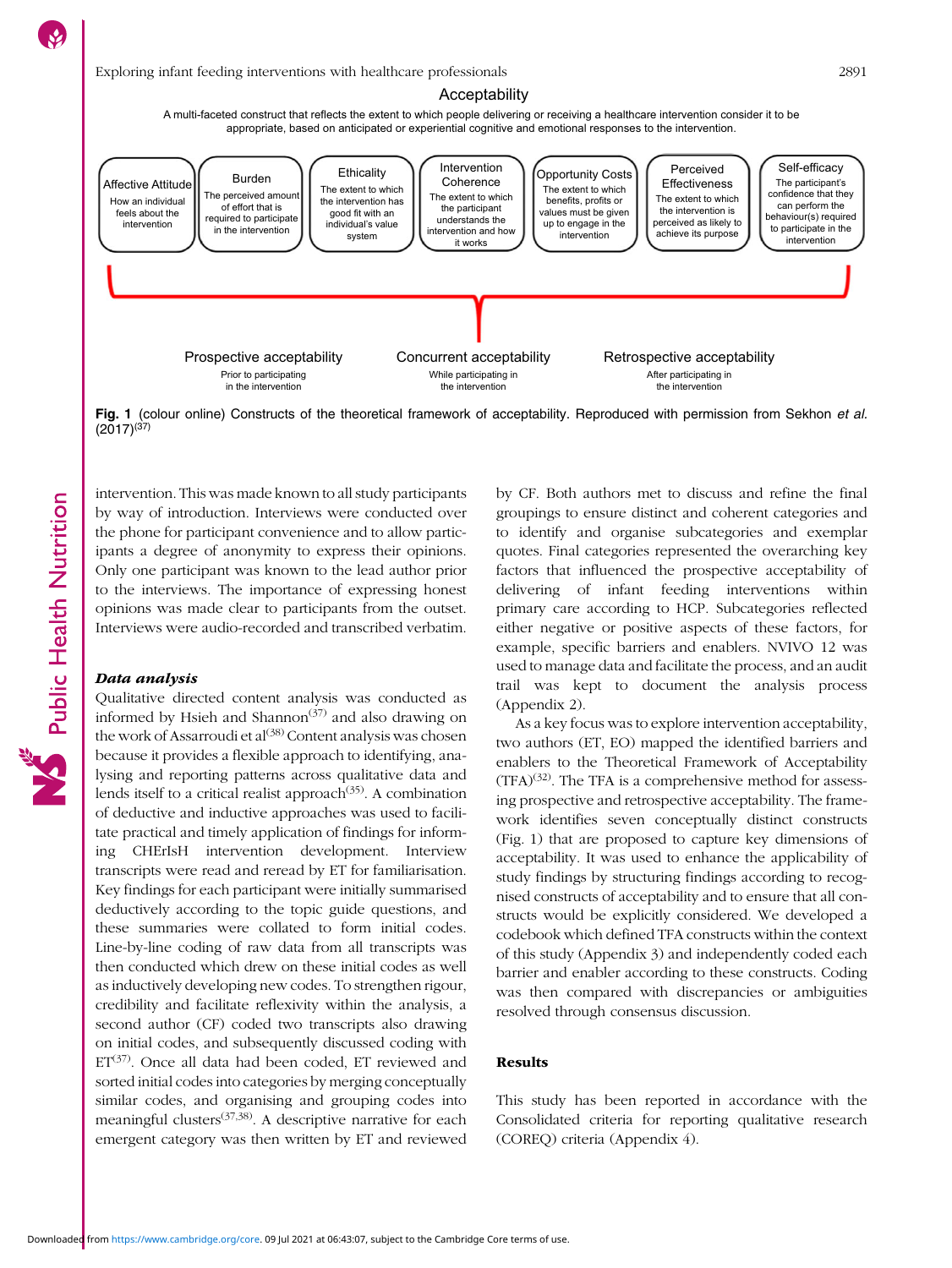Table 1 Participant characteristics

| Variables                                      | n     | ℅        |
|------------------------------------------------|-------|----------|
| Gender                                         |       |          |
| Female                                         | 18    | 86       |
| Male                                           | 3     | 14       |
| Profession                                     |       |          |
| General practitioner                           | 7     | 33       |
| Practice nurse                                 | 5     | 24       |
| Public health nurse                            | 3     | 14       |
| Community dietitian                            | 3     | 14       |
| Community medical officer                      | 3     | 14       |
| Variables                                      |       |          |
| Age                                            |       |          |
| Mean/median                                    | 44/42 |          |
| Range                                          | 29–60 |          |
| Length of time qualified (years)               |       |          |
| Mean/median                                    | 21/19 |          |
| Range                                          |       | $2 - 40$ |
| Length of time working in primary care (years) |       |          |
| Mean/median                                    |       | 12/11    |
| Range                                          |       | $2 - 36$ |
| Has children (Y:N)                             | 20:1  |          |

# Participants

Twenty-one HCP from a variety of primary care disciplines were interviewed (Table 1). Interviews lasted on average of 33 min, ranging from 23 to 53 min.

### Summary of findings

In general, HCP felt that primary care provides good access to parents of infants and opportunities to address infant feeding. However, based on their experience, HCP identified several factors influencing the prospective acceptability of delivering interventions to promote healthy infant feeding in primary care settings (Table [2](#page-4-0)). Factors were broadly categorised as 'Resources', 'Roles and Priorities' or 'Communication'. Specific factors identified were (1) Time and Funding, (2) Training and Materials, (3) Professional Roles and Priorities, (4) Personal Roles and Priorities, (5) Message Consistency and Clarity and (6) Supportive Relationships and Communication Styles. Within each factor, subcategories describing specific anticipated barriers and proposed enablers were identified. These mapped to the TFA constructs of Affective Attitude (four barriers, four enablers coded), Perceived Effectiveness (four barriers, three enablers), Self-Efficacy (three barriers, four enablers), Burden (three barriers, one enabler), Ethicality (one barrier, one enabler) and Opportunity Cost (one enabler). No data were coded relating to Intervention Coherence, or the extent to which participants understand the intervention and how it works. HCP had mixed opinions regarding the acceptability of delivering infant feeding interventions within vaccination visits. GP were predominantly in favour of this, with practice nurses somewhat evenly split between those who felt it would work  $v$ . those who felt it would not. PHN, community dietitians and community medical officers felt that it would be acceptable if the identified barriers were addressed.

In the next section, the term 'HCP' is used when similar views and attitudes were expressed by all types of HCP. Where views differed across provider type, this is explicitly stated.

#### **Resources**

#### Time and funding

All HCP felt that time and funding constraints represented a substantial barrier to delivering interventions to promote healthy infant feeding, with many noting that current services across several primary care settings were overwhelmed and understaffed. This mapped to the TFA construct of Burden, that is, a perceived increased effort required to deliver interventions due to these constraints.

'We're here totally stretched to capacity, we would love extra funding to meet the service needs of people who are being referred to us.' (HCP19, Dietitian)

Many spoke about contextual factors that had increased this pressure and lack of capacity. These included the introduction of a recent contract for free primary care visits for children under 6 years of age<sup> $(39)$  $(39)$  $(39)$ </sup>, and a recent increase in the amount of vaccines required which added an additional level of complexity and time needed. As such, HCP felt that any intervention delivered during vaccinations would have to be very brief and/or incentivised in some way and minimise the TFA construct 'Opportunity Cost' by linking with service audit, payment for staff time, etc. Despite this, many HCP felt vaccination visits would be a good time to intervene, as they provide routine access to parents at several regular time points. This mapped to Perceived Effectiveness, that is, the specific aspects of the proposed intervention likely to ensure its effectiveness.

'If it was connected to the nurses' vaccination schedule, because parents already attend anyway at that point. That would be useful, I think. It would be the nurse during the vaccination schedule, that that topic can be brought up, and then information can be given.' (HCP12, GP)

#### Training and materials

Mapping to the TFA construct of Self-Efficacy, all HCP identified the availability of suitable, trustworthy training and resources regarding infant feeding as crucial for ensuring that they had sufficient knowledge and skills to provide infant feeding interventions. For example, PHN and dietitians highlighted the importance of the infant nutrition training and reference pack delivered by dietitians to PHN as part of a national programme<sup>[\(40\)](#page-9-0)</sup>. However, most HCP felt that there was a limited focus on nutrition and infant feeding within existing GP and practice nurse training. Several participants had access to booklets which they found valuable for improving their own knowledge and helping them to address healthy infant feeding with parents. However, some HCP raised concerns about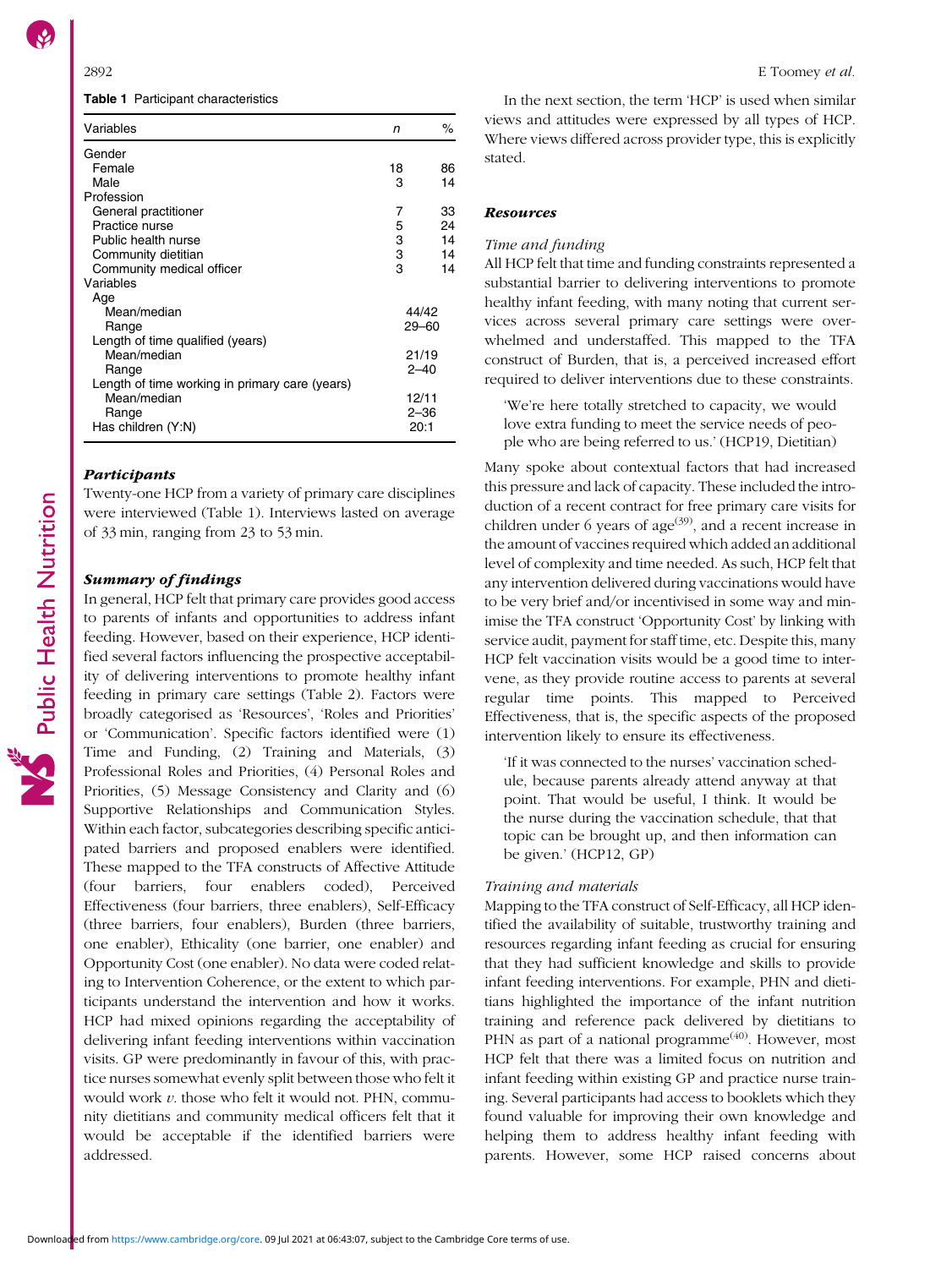<span id="page-4-0"></span>

| Factors influencing the acceptabil-<br>ity of delivering infant feeding inter-<br>ventions in primary care |                                                        | Anticipated barriers to delivering infant<br>feeding interventions in primary care (TFA<br>construct coded)                                                                                                   | Proposed enablers to delivering infant feeding inter-<br>ventions in primary care (TFA construct coded)                                                                                                                                       |
|------------------------------------------------------------------------------------------------------------|--------------------------------------------------------|---------------------------------------------------------------------------------------------------------------------------------------------------------------------------------------------------------------|-----------------------------------------------------------------------------------------------------------------------------------------------------------------------------------------------------------------------------------------------|
| Resources:                                                                                                 | Time and funding                                       | • Lack of staffing capacity (i.e. time/funding)<br>to deliver intervention (B)<br>time needed for vaccination visits*<br>(B, PE)                                                                              | • Incentivising involvement via audit, payment/staffing,<br>free training, etc (B, OC)<br>• Increased recent complexity and therefore • Vaccination visits providing ease of access to child<br>at routine periods* (PE)                      |
|                                                                                                            | Training and<br>materials                              | • Lack of available training/trustworthy<br>resources (SE)                                                                                                                                                    | • A recognised need for more infant feeding support/<br>training/resources for parents (SE)<br>• Access to training/trustworthy resources for HCP<br>(SE)                                                                                     |
| Roles and prior- Professional<br>ities:                                                                    | roles and prior-<br>ities                              | • Too many competing priorities within<br>existing HCP role (B, AA)<br>• Childhood obesity/infant feeding not<br>perceived as part of HCP role (AA)                                                           | • Multidisciplinary team involvement – viewed as an<br>issue where all have a role to play (AA)                                                                                                                                               |
|                                                                                                            |                                                        | Personal piorities • Childhood obesity/infant feeding not in<br>HCP's personal area of special interest<br>(E, AA)                                                                                            | • Perceived importance of childhood obesity/infant<br>feeding - long-term social/economic implications (E,<br>AA)<br>• HCP having existing special interest in/personal<br>experience with childhood obesity/infant feeding<br>(E, AA)        |
|                                                                                                            | Communication: Message consis-<br>tency and<br>clarity | • Lack of message/information consistency<br>across HCP (PE)<br>• Conflicting information from other<br>influences (peers, media, etc) (PE)                                                                   | • Ensuring consistency of messages/information<br>across all HCP (PE)                                                                                                                                                                         |
|                                                                                                            | Supportive rela-<br>tionships/com-<br>munication       | • Challenges of communicating childhood<br>obesity/infant feeding in a sensitive<br>manner (SE, AA)<br>• Communication challenges due to<br>increased parental stress/anxiety during<br>vaccinations* (SE,PE) | • Positive, supportive relationships/communication<br>between primary care HCP and parents (SE, AA)<br>· Ease of communication due to decreased parental<br>anxiety due to child not being medically ill at time of<br>vaccinations* (SE, PE) |

TFA, Theoretical Framework of Acceptability; B, Burden; OC, Opportunity Costs; PE, Perceived Effectiveness; SE, Self-Efficacy; HCP, healthcare professional; AA, Affective Attitude; E, Ethicality.

\*Italics denote barriers/enablers identified specific to CHErIsH vaccination visits.

industry-funded resources, and that the trustworthiness of resources would be an important factor influencing their participation in infant feeding research or intervention delivery:

'If I get information, and there's any [FORMULA FEEDING INDUSTRY NAME] written over it ... I'd be much more likely to put it in the bin, than if it says [UNIVERSITY NAME]. If it comes from [HOSPITAL NAME], [UNIVERSITY NAME] or [UNIVERSITY NAME2], and there's no industry connection, I'd be much more likely to trust it, to be comfortable relaying this information. Industry information, there's too much bias.' (HCP12, GP)

All HCP felt there was a widely recognised need for parental support in relation to breast-feeding and introducing solid foods. From a broader level, they felt this recognition would facilitate their ability to engage with and deliver infant feeding health promotion interventions in primary care, for example, via better buy-in from practice management. Specifically, the importance of social support and practical skills-based education/training for parents from a trustworthy source was identified. Group-based community classes or 'weaning workshops' were suggested by many as a good way to provide both social support and training on practical skills.

### Roles and priorities

#### Professional roles and priorities

A key barrier discussed by all was the varied roles and competing priorities of primary care HCP, which mapped to the TFA construct of Affective Attitude in relation to how HCP feel about being tasked to deliver the intervention. This barrier was closely linked to time and funding-related barriers and also mapped to Burden, as HCP felt that having so many areas of clinical care to cover within restricted time frames limited their ability to devote time to health promotion or infant feeding. Although several HCP (including PHN) discussed infant feeding as particularly relevant within the PHN role, it was felt that the competing priorities of elderly care and other aspects of the PHN role would make it difficult to sufficiently address infant feeding or deliver additional interventions.

'There's so much in public health nursing, you're a jack of all trades really. You're going in to an older man there, a 90 year-old man and doing a dressing ... The problem is, and it's the same for a dietitian, your workload is for everyone.' (HCP1, PHN)

Community dietitians similarly felt that infant feeding was integral within their role, but that due to competing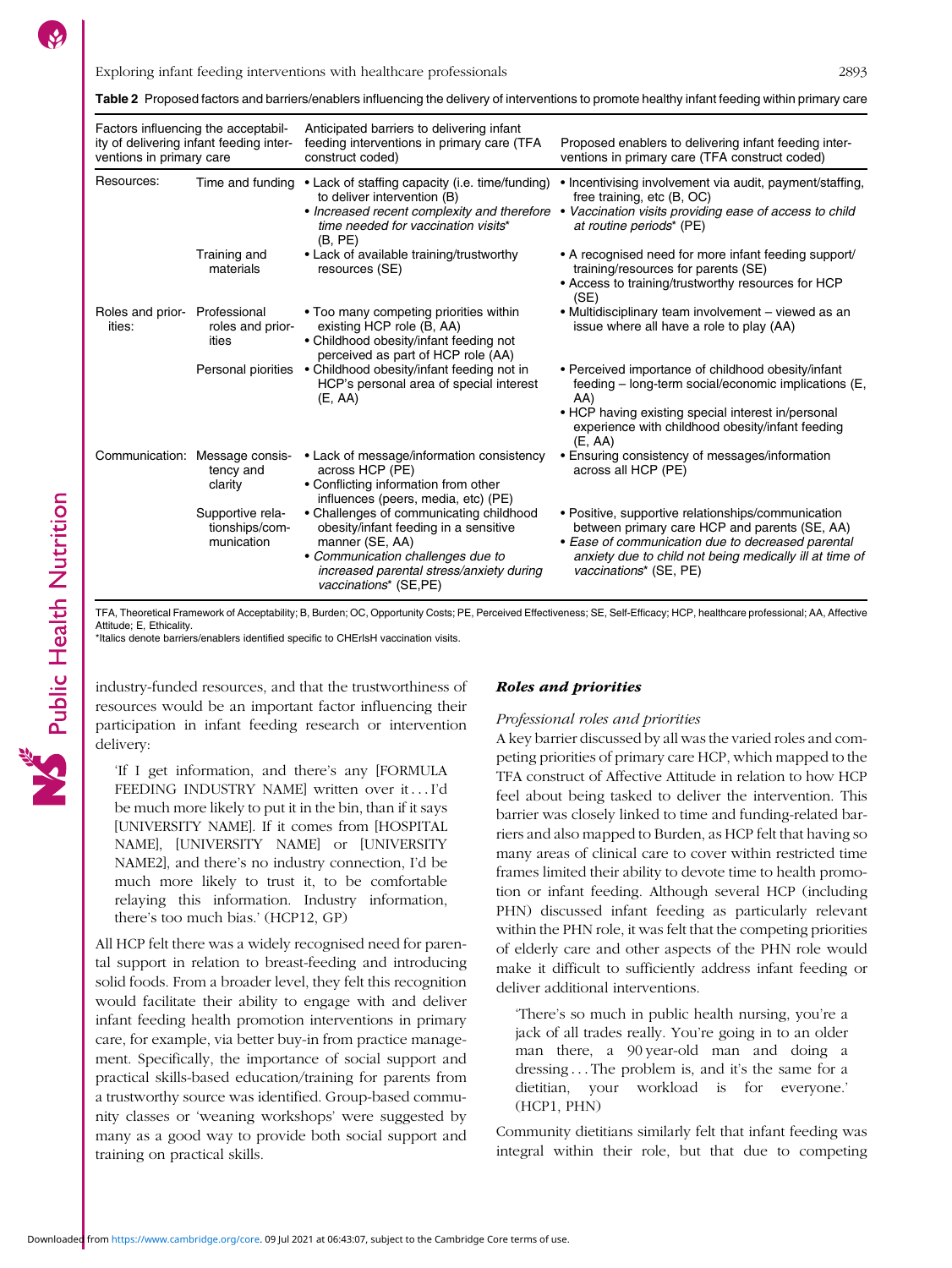### 2894 E Toomey et al.

priorities they did not have sufficient capacity to deliver preventive-focused interventions and mostly had to prioritise complex clinical issues. Similar sentiments were echoed by GP in terms of competing priorities; however, GP viewed infant feeding as less within their remit.

'The difficulty is the priorities. It's the prioritisation of what is seen as a priority . . . It's not that the children aren't a priority. It's just sometimes when you're in a busy practice like say currently we have ridiculous scenarios where we have all sorts of 80-year-olds who we have to send to hospital and sitting in trolleys for three days, but this is the reality of it.' (HCP18, GP)

Overall, multidisciplinary team involvement was highlighted as important for facilitating the delivery of infant feeding interventions in primary care. Participants felt that all primary care HCP had a role to play in childhood obesity prevention and the delivery of primary care-based infant feeding interventions, to ensure the consistency of messages and information across HCP. However, the extent of involvement and perceived roles varied. Many HCP (including PHN and dietitians) felt that given their interaction with infants and parents at relevant times, PHN had a lead role – with the essential support of, and in collaboration with community dietitians. In relation to delivering a brief intervention at vaccination visits, they felt that practice nurses were appropriately placed to lead the delivery of this specific intervention.

'It would be multidisciplinary; I would look at it, because that would give a bigger loop of support and education. So you would have I suppose practice nurse, GP, PHN. If concerns are going to develop, they would have a link to paediatrician and other services, if that was necessary . . . . If it was to be in a primary care setting, you would have to have everybody involved in primary care on board.' (HCP13, Practice Nurse)

# Personal priorities

Having an existing interest in breast-feeding or infant feeding or personal experience of having children was mentioned by almost all HCP as a factor facilitating the delivery of infant feeding interventions within primary care.

'Some people just have more interest in child health. Like in public health, because our range is so broad, some people have mentors in child health, some it's elderly, some people it's wound care or whatever. So if it's in the PHN's own interests.' (HCP2, PHN)

All HCP felt that infant feeding was an important issue and were enthusiastic about the need to improve healthy feeding behaviours and prevent childhood obesity. This mapped to the TFA construct of Ethicality in relation to the intervention 'fit' with their personal value system, as well as Affective Attitude.

'I think we are looking at a growing problem with obesity in children in Ireland and I think if it's dealt with at grass roots level, at primary care, if infant feeding is discussed primarily in the early stages, in the long-term you are addressing obesity if you are looking at infant nutrition. So I think it's of vital importance.' (HCP1, PHN)

Several participants felt that explicitly highlighting this importance of infant feeding and the long-term economic and social implications of childhood obesity would be important to facilitate engagement of primary care HCP in delivering interventions to promote healthy infant feeding.

'When your under sixes have healthier practices, through nutrition and through optimal infant feeding practices, then their health is much better, so it means that the burden to society and the practice is less::: Then the practices are much more likely to go with it because it makes sense. It's feasible. The extra work involved would be well worth it because it would actually give them more time to be able to deal with other patients sometimes that are more needy.' (HCP5, GP)

# Communication

# Message consistency and clarity

Several HCP highlighted the importance of consistency and clarity of infant feeding information across HCP, though many felt that this currently was not always the case.

'I think everybody should be singing off the same hymn sheet when it comes to infant feeding but I think in practice that isn't the reality.' (HCP11, Practice Nurse)

HCP also felt that ensuring consistency across HCP delivering any infant feeding intervention was particularly important to counteract the mixed messages that parents encounter externally from other potentially inaccurate sources on parents' feeding behaviours, for example, the media, books, peers and family members. This mapped to Perceived Effectiveness in terms of the perceived detrimental effect of mixed messages on intervention impact.

'...there's so much information out there in the media and the internet and everything, everyone thinks that they're an expert in nutrition and it's to try and make sure that people are getting the right messages.' (HCP19, Dietitian)

# Supportive relationships and communication

The communication and relationship between HCP and parents were identified by almost all HCP as a critical factor influencing the delivery of an infant feeding intervention in primary care. Some HCP felt that infant feeding was a potentially sensitive topic and sometimes challenging to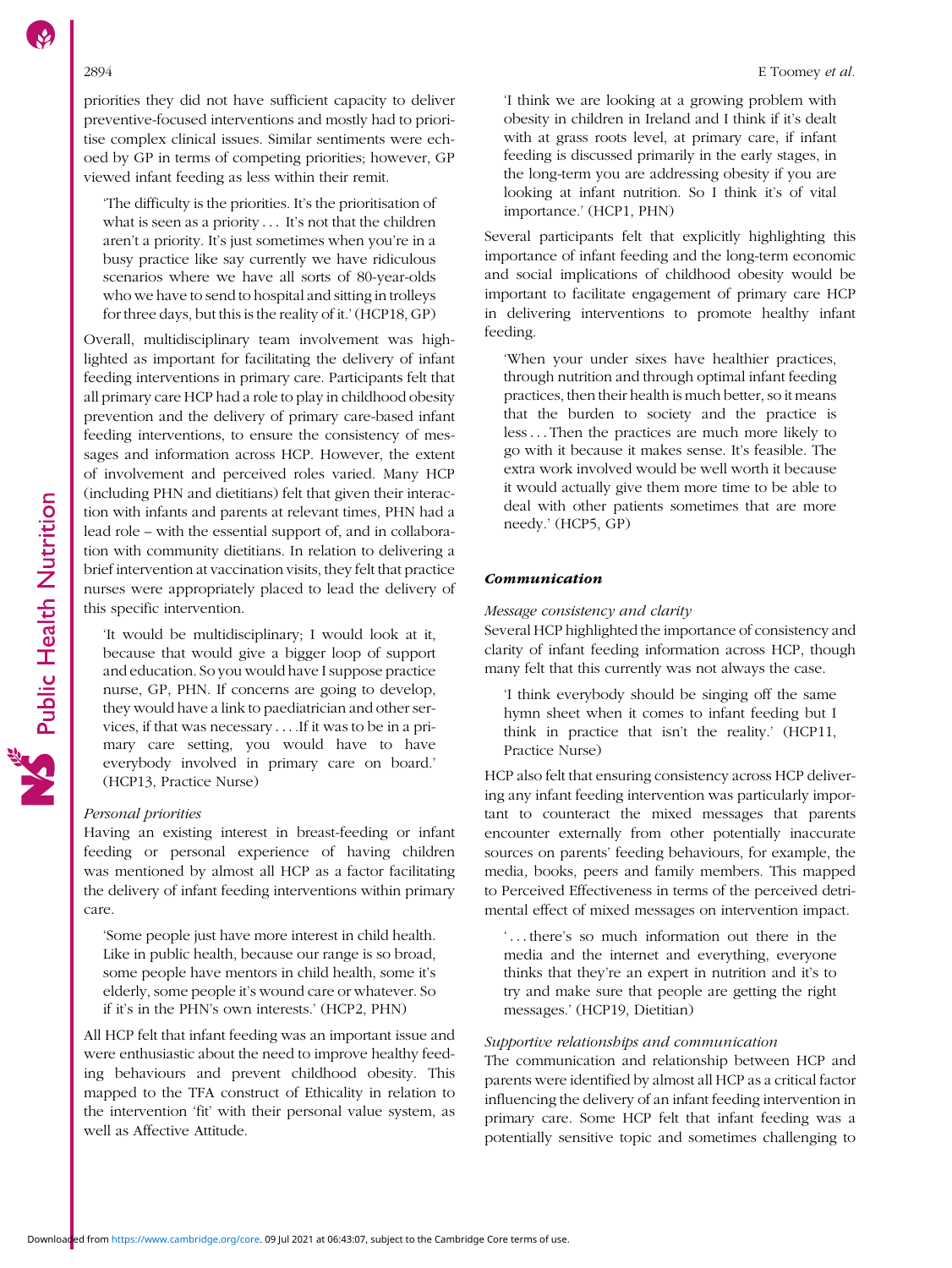### Exploring infant feeding interventions with healthcare professionals 2895

raise with parents. As such, good communication skills and a supportive relationship between the HCP and parent were viewed as an important enabler, mapping to Self-Efficacy. In relation to delivering an intervention within vaccination visits, many HCP felt that existing relationships and trust between parents and practice nurses would actively facilitate this, and that parents could be more 'receptive'.

'The practice nurses, they have been probably one of the best resources in the general practice. I would say that that would be potentially a very positive piece because they have the benefit of ongoing relationships with the families and usually they're very positive relationships and there would be a real sense of trust.' (HCP14, Community Medical Officer)

However, HCP views differed regarding how well practice nurses would be able to communicate with parents during vaccination visits. Mapping to Perceived Effectiveness, many HCP, including practice nurses themselves, felt that practice nurses' ability to communicate with parents could be hindered by increased parental stress/anxiety levels regarding the vaccinations and render parents less receptive to any additional information regarding infant feeding.

'The problem is, what will they remember? If they are highly stressed coming into you, which most of them, definitely first vaccinations, all the mothers, parents, grannies, grandfathers, they all hate it. So, trying to give them any meaningful information at that visit, you're trying to get across, vaccinations are a good thing. [laughing] You're trying to tell them about all these diseases, and if you throw in nutrition on top of that, it would be overwhelming.' (HCP10, Practice Nurse)

On the other hand, other HCP (including practice nurses) discussed the fact that infants attending for vaccination visits are medically well; therefore, parents would be less anxious/stressed and more receptive to infant feeding information.

#### **Discussion**

This study is one of few qualitative studies to explore HCP's views of the prospective acceptability of delivering earlylife childhood obesity prevention interventions within primary care settings. To the best of our knowledge, it is also the first to specifically explore HCP's views of an opportunistic childhood obesity prevention intervention targeting infant feeding within routine vaccination visits. Drawing on existing experience, HCP identified a number of factors that would influence how acceptable they would find the delivery of interventions to promote healthy infant feeding within primary care settings. These were the availability of trustworthy resources for parents and HCP, HCP's roles and associated priorities, and factors relating to communication and relationships between HCP and parents. Proposed barriers and enablers to delivering interventions within vaccination visits include time constraints  $v$ . opportunistic access to 'well' children, existing relationships and trust between parents and practice nurses and potential communication issues during the vaccination visit. When mapped to the TFA, barriers and enablers relating to how HCP feel about the intervention, its Perceived Effectiveness and their own Self-Efficacy were the most frequently coded. This may highlight priorities and broad constructs of acceptability to consider targeting in developing infant feeding interventions for delivery by primary care HCP.

This study also emphasises the need for clear role delineation and ownership regarding the prevention of childhood obesity in primary care. Childhood obesity prevention was viewed by participants as an important societal issue where all primary care providers have a role to play, and that coordination of roles across HCP is important to ensure consistency. However, what exactly these roles should entail and the respective ownership of roles between HCP was less clear. This corresponds with the findings of Redsell et al. who found that GP and practice nurses predominantly viewed childhood obesity prevention and provision of infant feeding advice as beyond their remit<sup>[\(29](#page-9-0))</sup>. Similarly, Pearce et al. (2018) found that many HCP do not view obesity prevention as a core part of their role and identified a mismatch between current prevention-focused health policies and the existing reactive medical model which has shaped clinical practice<sup> $(41)$ </sup>. Recent times have seen an increasing global focus on chronic disease prevention and a shift in emphasis from reactive healthcare systems towards preventive care $(42)$  $(42)$  $(42)$ . As such, HCP roles and ownership for different facets of healthcare may need to change and evolve accordingly. However, if this is to be achieved, the findings of this study suggest that clarity regarding the content, ownership and leadership for new roles is crucial, and that redefinition of roles needs to be done in collaboration with HCP and coordinated across different individuals and actors within the system. This would also need to carefully consider adequate resource allocation, as time and staffing constraints were a significant concern for participants in terms of their ability to prioritise public health promotion. As such, resources available to HCP would also need to evolve and change to reflect any new roles, responsibilities and altered priorities.

The need for adequate resources in the form of time, funding, training and supporting materials was one of the most commonly discussed factors influencing the delivery of an infant feeding intervention within primary care. This is unsurprising, as a lack of resources are often identified as a barrier to intervention delivery by HCP within routine care settings<sup> $(28,43)$  $(28,43)$  $(28,43)$  $(28,43)$ </sup>. However, the explicit requirement for trustworthy and unbiased training and educational resources in this study is of particular note. Our findings show that primary care HCP require adequate training and supporting materials if they are expected to deliver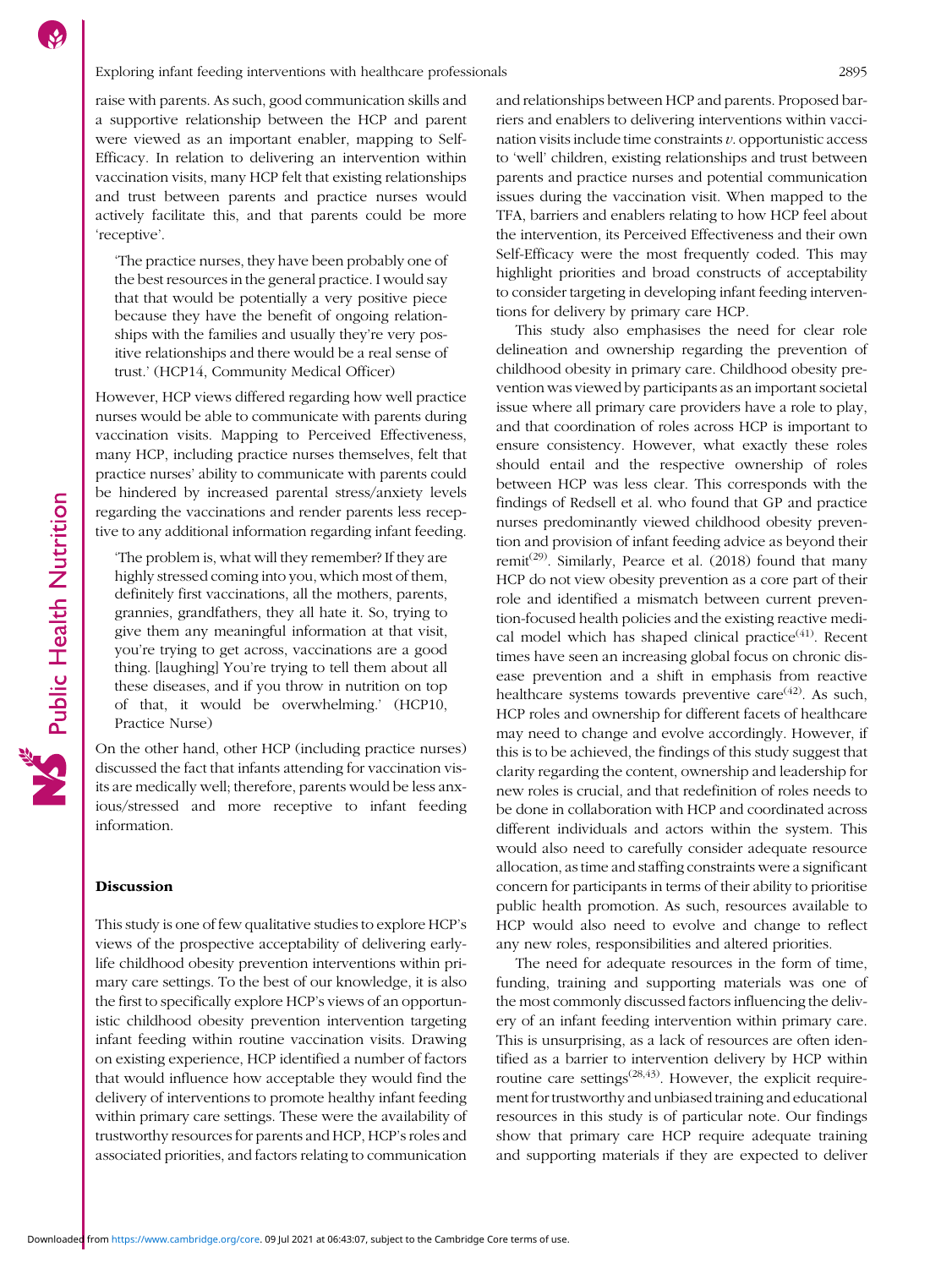infant feeding advice to parents. However, in line with previous research<sup> $(29,44)$  $(29,44)$ </sup>, we identified deficits in current HCP pre-registration training in relation to infant feeding. If sufficient training is not available from impartial sources, then it is possible that many HCP may resort to attending industry-sponsored training to fill these resource gaps, as previously found in a systematic review of the interactions between HCP and industry $(45)$  $(45)$ . Issues pertaining to conflicts of interest and the influence of nutrition industry funding within health research and clinical practice have come under increased scrutiny in recent times $(45-50)$  $(45-50)$  $(45-50)$ . The 2016 WHO Guidance on Ending Inappropriate Promotion of Foods for Infants and Young Children specifically prohibits the sponsorship of meetings and the 'provision of information for health workers other than that which is scientific and factual'<sup>([51](#page-10-0))</sup>. However, a 2018 WHO report showed that international implementation of this guidance remains subpar with much room for improvement<sup> $(52)$  $(52)$ </sup>. Therefore, there is a duty to provide access to unbiased training and education for HCP to facilitate delivery of infant feeding interventions within primary care settings, for transparency regarding funding sources, and not to expect or enable existing health service resource gaps to be filled by industry.

Our findings also allude to the importance of taking a collaborative, systems-level approach towards childhood obesity prevention, particularly when it comes to utilising vaccination visits as an opportunistic time point for brief behaviour change interventions. Similar to previous explorations of primary care HCP's views on childhood obesity management $(28)$  $(28)$  $(28)$  and brief opportunistic behaviour change interventions<sup> $(24)$  $(24)$ </sup>, HCP in our study identified the need to consider not just individual HCP-level factors influencing delivery but also broader factors. These included allocation of health service resources and the consistency of public health messages across multiple levels of actors including HCP beyond primary care, professionals beyond healthcare (e.g. education) as well as social media and the wider public. In addition, participants expressed mixed opinions towards the idea of using vaccination visits for a brief behaviour change intervention, and many discussed the potential of group-based 'weaning workshops' delivered in primary care. Previous research has highlighted the potential of brief behaviour change interventions delivered by primary care  $HCP^{(24,53-55)}$  $HCP^{(24,53-55)}$  $HCP^{(24,53-55)}$  $HCP^{(24,53-55)}$  $HCP^{(24,53-55)}$  $HCP^{(24,53-55)}$ ; however, much of this research has targeted adult behaviours such as physical activity, smoking, diet and alcohol use. Aiming to improve infant nutrition and childhood obesity by targeting parental feeding behaviours adds an extra level of complexity and therefore may require a broader and more concerted effort across multiple HCP and systems, for example, supplementing brief interventions with 'weaning workshops', addressing infant feeding marketing/advertising and availability of healthy foods. This echoes the findings of a recent scoping review on the role of hospital and communitybased services in obesity prevention which also highlighted the need for a systems-level approach to explore the perspectives of a range of players within the system and consider the multifactorial causes of obesity and subsequent opportunities for intervention $(41)$ .

#### Strengths and limitations

This study included a varied sample of primary HCP from GP to community dieticians, with efforts made to recruit participants across a spread of ages and genders, with and without children. However, other categories of HCP such as community midwives could have been included, and there were unequal numbers recruited in different HCP categories which should be considered in interpreting and generalising study findings. This may have potentially biased findings by giving undue prominence to views of certain HCP groups, as different HCP may have different experiences and perceptions based on their perceived or actual role in engaging with parents around infant feeding. However, efforts were made during the analysis and presentation of findings to ensure that where views differed across provider type, this was explicitly considered and stated. Additionally, given the importance of a systemslevel perspective and organisational-level factors identified within the study, other personnel such as healthcare managers and primary care clinic administrators may also have provided additional important insights. Additionally, this study focused on prospective acceptability of interventions to promote healthy infant feeding in primary care. HCP naturally drew on existing experiences to inform their views of potential barriers and enablers; this sometimes made it difficult to fully understand the current landscape and disentangle actual barriers and enablers from hypothetical issues or recommendations.

This study is one of the first studies to use the  $TFA^{(32)}$  $TFA^{(32)}$  $TFA^{(32)}$  to prospectively explore specific constructs of acceptability for intervention development. Applying the TFA facilitated a structured and comprehensive approach to exploring intervention acceptability prior to implementation. This has enabled us to anticipate and address potential issues in advance to support intervention delivery and will facilitate retrospective comparisons of experienced acceptability issues afterwards, as well as comparisons with other research studies that similarly use the TFA. However, the TFA is still in its infancy, and there is a need for more clarity and examples of framework application. For example, we experienced some ambiguity between constructs of Affective Attitude and Perceived Effectiveness, similar to challenges identified recently by Pavlova et al. in applying the TFA $(56)$  $(56)$ .

#### Conclusion

This study provides a unique insight into the delivery of infant feeding interventions to prevent childhood obesity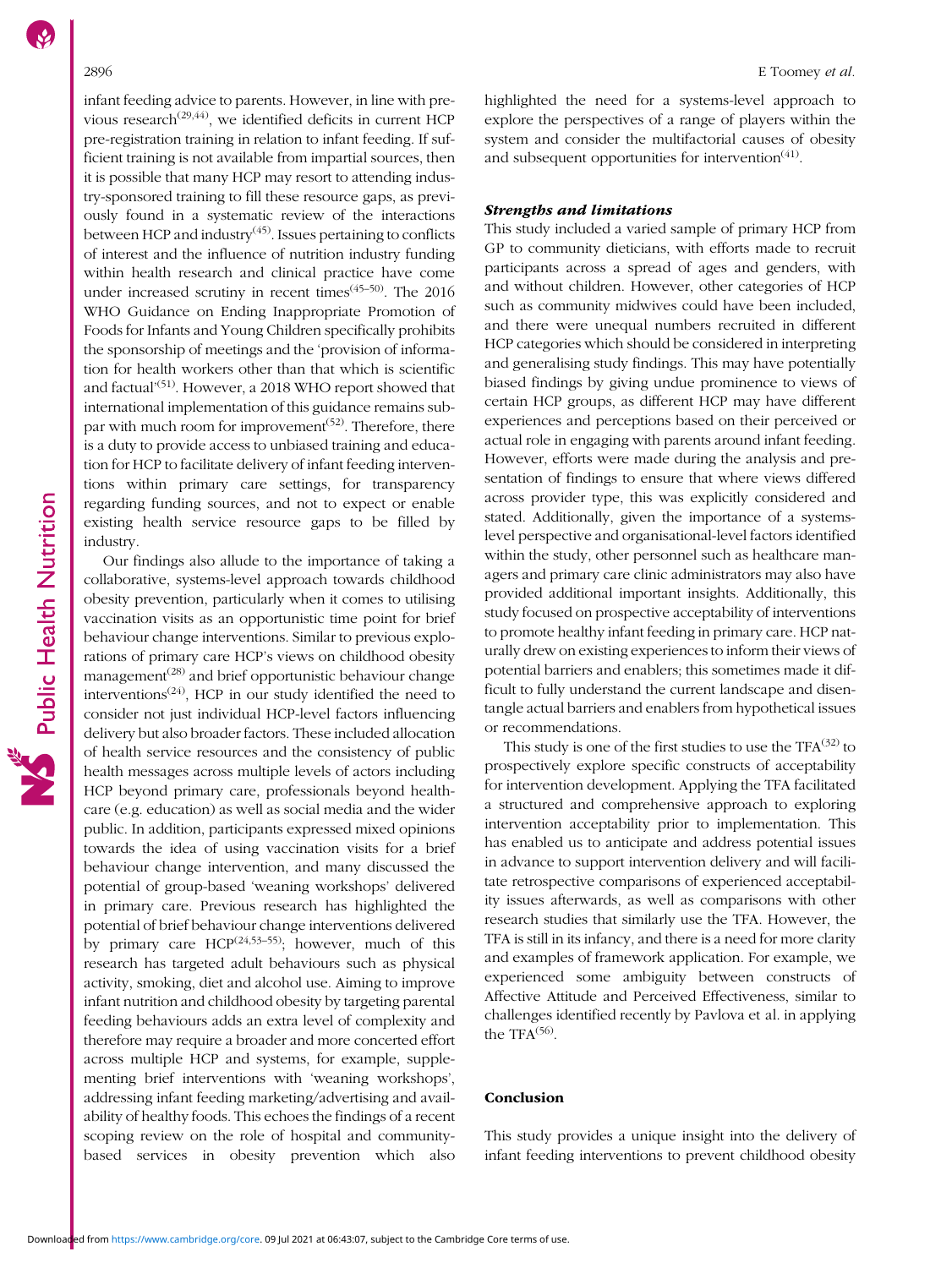<span id="page-8-0"></span>from the perspectives of a variety of primary care HCP. With an increasing global focus on preventive care, such interventions have substantial promise; however, a number of factors across both HCP and systems levels should be considered in advance to ensure maximum acceptability of interventions to providers. These include a collaborative and coordinated approach to intervention delivery across all HCP and all relevant systems-level actors including policymakers to ensure sufficient resourcing for HCP, both in terms of unbiased training and educational resources, as well as adequate staffing and funding, and clarity regarding roles and ownership within a preventive care lens.

Overall, our study highlights that policy development needs to be cognisant of the current systems, structures and resources, and in particular, of how these will fit with existing roles and priorities for HCP. As such, childhood obesity prevention policy and associated interventions need to be developed in collaboration with stakeholders, not only with the parents and families of young infants, but also with the HCP who will be involved in rolling out and implementing those policies and interventions. Future research also needs to consider the involvement of stakeholders across multiple levels and to develop and evaluate more sustainable interventions by focusing on implementation from the outset, for example, using hybrid trial designs that concurrently test the effectiveness of interventions and associated implementation strategies<sup> $(57)$  $(57)$  $(57)$ </sup>. Finally, primary care practice provides a unique opportunity to influence long-term health and societal outcomes, and as one GP stated, 'You can make a lifelong change. This is probably the least input for the biggest output, if you do something then [in infancy], it's fantastic'. For HCP, a challenge remains to stay open to changing roles and priorities and to work with researchers and policymakers to identify realistic ways of overcoming the barriers identified in our study to achieve maximum impact from early-life intervention.

#### Acknowledgements

Acknowledgements: The authors would like to thank all the healthcare professionals who took the time to participate in interviews in this study, Dr Carol Sinnott for her help with piloting the topic guide, Kathy McSharry, Edel Murphy, Katie Murphy, Claire McDermott and Dr Kathleen O' Sullivan and all who helped to facilitate recruitment of interviewees and the entire CHErIsH study team. Financial support: This study was funded by the Health Research Board, HRB-ICE-2015-1026. ET, KMS, MQ and CF were HRB Interdisciplinary Capacity Enhancement fellows funded within this grant. Conflict of interest: None. Authorship: ET designed the study with input from all authors. CH, PK, MB, SMH, CHa and TH conceptualised the study and acquired funding. ET, KMS and MQ recruited study participants. ET, CF and EO conducted data analysis. CH, MB and PK provided mentoring and supervision for ET. All authors provided methods and topic expertise and contributed towards writing the original draft. All authors approved the final manuscript. Ethics of human subject participation: This study was conducted according to the guidelines laid down in the Declaration of Helsinki, and all procedures involving research study participants were approved by the University College Cork Clinical Research Ethics Committee. Written informed consent was obtained from all subjects/patients.

#### Supplementary material

For supplementary material accompanying this paper visit <https://doi.org/10.1017/S1368980020004954>

#### References

- 1. Scientific Advisory Committee on Nutrition (2011) The Influence of Maternal, Fetal and Child Nutrition on the Development of Chronic Disease in Later Life. London: The Stationery Office.
- 2. Hanson M, Fall C, Robinson S et al. (2009) Early Life Nutrition and Lifelong Health. London: British Medical Association.
- 3. Smith JP & Harvey PJ (2010) Chronic disease and infant nutrition: is it significant to public health? Public Health Nutr 14, 279–89.
- 4. Reilly JJ & Kelly J (2011) Long-term impact of overweight and obesity in childhood and adolescence on morbidity and premature mortality in adulthood: systematic review. Int J Obes 35, 891–898.
- 5. Cote AT, Harris KC, Panagiotopoulos C et al. (2013) Childhood obesity and cardiovascular dysfunction. J Am Coll Cardiol 62, 1309–1319.
- 6. Wang J, Wu Y, Xiong G et al. (2016) Introduction of complementary feeding before 4 months of age increases the risk of childhood overweight or obesity: a meta-analysis of prospective cohort studies. Nutr Res 36, 759-770.
- 7. Pearce J & Langley-Evans SC (2013) The types of food introduced during complementary feeding and risk of childhood obesity: a systematic review. Int J Obes 37, 477–485.
- 8. Pérez-Escamilla R, Segura-Pérez S, Lott M et al. (2017) Feeding Guidelines for Infants and Young Toddlers: A Responsive Parenting Approach. Durham, NC: Healthy Eating Research.
- 9. Birch DAE (2014) Learning to eat: birth to age 2 year. Am J Clin Nutr 99, 723S–728S.
- 10. Hurley KM, Cross MB & Hughes SO (2011) A systematic review of responsive feeding and child obesity in highincome countries.  $J$  Nutr 141, 495-501.
- 11. Pluymen LPM, Wijga AH, Gehring U et al. (2018) Early introduction of complementary foods and childhood overweight in breastfed and formula-fed infants in the Netherlands: the PIAMA birth cohort study. Eur J Nutr 57, 1985–1993.
- 12. Patro-Gołąb B, Zalewski BM, Kołodziej M et al. (2016) Nutritional interventions or exposures in infants and children aged up to 3 years and their effects on subsequent risk of overweight, obesity and body fat: a systematic review of systematic reviews. Obes Rev: official J Int Assoc Study Obes 17, 1245–1257.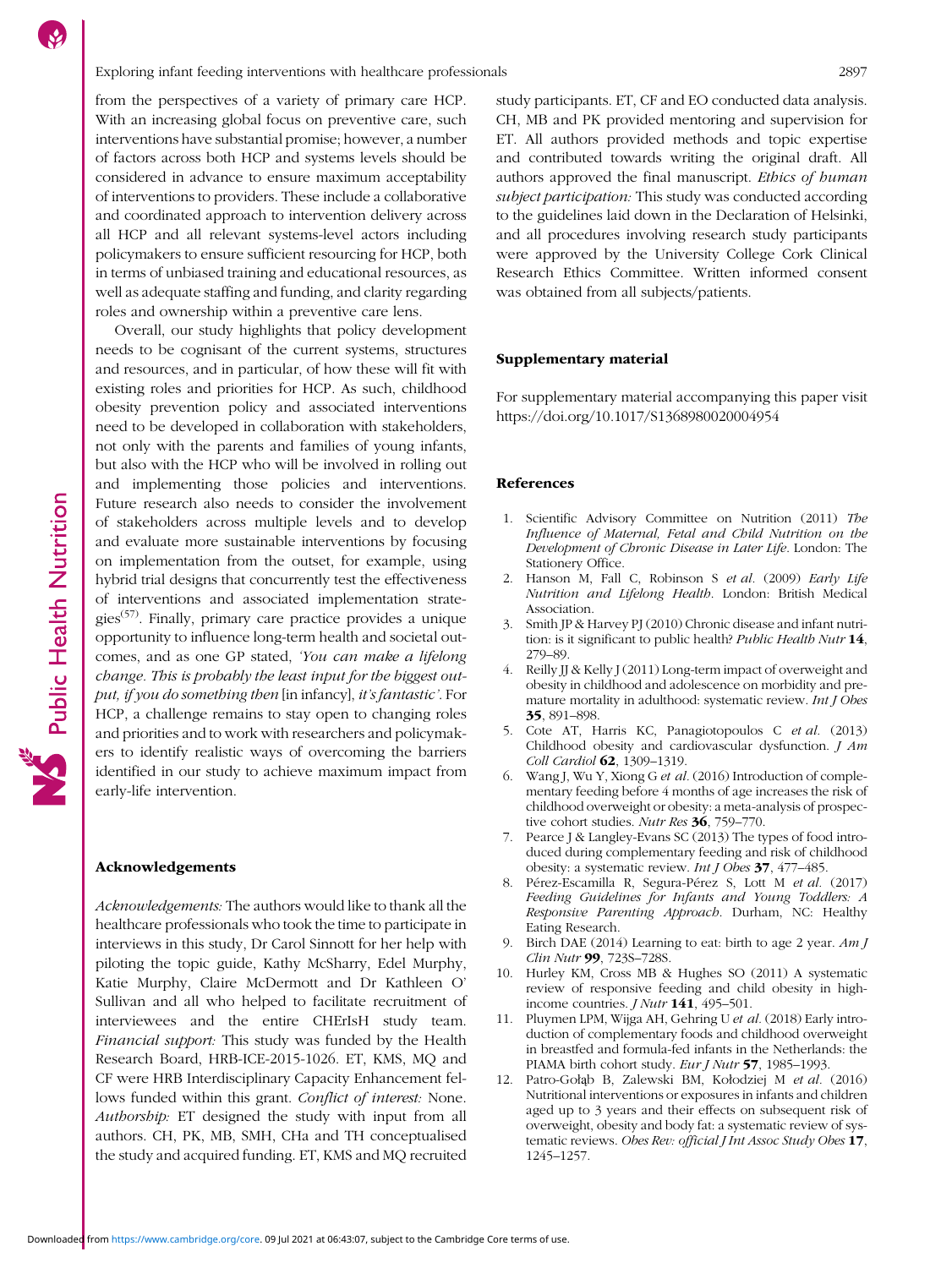- <span id="page-9-0"></span>13. World Health Organisation (2002)Infant and Young Child Nutrition: Global Strategy on Infant and Young Child Feeding. Geneva: WHO.
- 14. White JM, Bégin F, Kumapley R et al. (2017) Complementary feeding practices: current global and regional estimates. Matern Child Nutr 13, e12505.
- 15. Barrera CM, Hamner HC, Perrine CG et al. (2018) Timing of introduction of complementary foods to us infants, National Health and Nutrition Examination 2009–2014. Survey J Acad Nutr Dietetics 118, 464–470.
- 16. O'Donovan SM, Murray DM, Hourihane JO et al. (2015) Adherence with early infant feeding and complementary feeding guidelines in the Cork BASELINE Birth Cohort Study. Public Health Nutr 18, 2864–2873.
- 17. Tarrant RC, Younger KM, Sheridan-Pereira M et al. (2010) Factors associated with weaning practices in term infants: a prospective observational study in Ireland. Br J Nutr 104, 1544–1554.
- 18. McPherson ME, Mirkin R, Heatherley PN et al. (2012) Educating health care professionals in advocacy for childhood obesity prevention in their communities: integrating public health and primary care in the Be Our Voice project. Am J Public Health 102, e37-e43.
- 19. Boyle M, Lawrence S, Schwarte L et al. (2009) Health care providers' perceived role in changing environments to promote healthy eating and physical activity: baseline findings from health care providers participating in the healthy eating, active communities program. Pediatrics 5, S293–S300.
- 20. Stender SRS, Burghen GA & Mallare JT (2005) The Role of health care providers in the prevention of overweight and type 2 diabetes in children and adolescents. Diabetes Spectrum 18, 240.
- 21. Horodynski M, Olson B, Arndt MJ et al. (2007) Low-income mothers' decisions regarding when and why to introduce solid foods to their infants: influencing factors. J Community Health Nurs 24, 101–118.
- Bourgeois N, Brauer P, Simpson JR et al. (2016) Interventions for prevention of childhood obesity in primary care: a qualitative study. CMAJ Open 4, E194–E199.
- 23. O'Brien M & Scott A (2016) Making every contact count: a health and behaviour change framework and implementation for health professionals in the Irish health service. Health and Wellbeing Division. Health Service Executive (HSE). [https://www.hse.ie/eng/about/who/healthwellbeing/](https://www.hse.ie/eng/about/who/healthwellbeing/making-every-contact-count/framework/) [making-every-contact-count/framework/](https://www.hse.ie/eng/about/who/healthwellbeing/making-every-contact-count/framework/) (accessed September 2020).
- 24. Keyworth C, Epton T, Goldthorpe J et al. (2019) 'It's difficult, I think it's complicated': health care professionals' barriers and enablers to providing opportunistic behaviour change interventions during routine medical consultations. Br J Health Psychol 24, 571-592.
- 25. Elwell L, Powell J, Wordsworth S et al. (2014) Health professional perspectives on lifestyle behaviour change in the paediatric hospital setting: a qualitative study. BMC Pediatr 14, 71.
- 26. Findholt NE, Davis MM & Michael YL (2013) Perceived barriers, resources, and training needs of rural primary care providers relevant to the management of childhood obesity. J Rural Health 29, s17–s24.
- 27. Bradbury D, Chisholm A, Watson PM et al. (2018) Barriers and facilitators to health care professionals discussing child weight with parents: A meta-synthesis of qualitative studies. Br J Health Psychol  $23$ , 701-722.
- 28. Rhee KE, Kessl S, Lindback S et al. (2018) Provider views on childhood obesity management in primary care settings: a mixed methods analysis. BMC Health Serv Res 18, 55.
- 29. Redsell SA, Atkinson PJ, Nathan D et al. (2011) Preventing childhood obesity during infancy in UK primary care: a mixed-methods study of HCPs' knowledge, beliefs and practice. BMC Family Pract 12, 54.
- 30. Matvienko-Sikar K, Toomey E, Delaney L et al. (2018) Effects of healthcare professional delivered early feeding interventions on feeding practices and dietary intake: a systematic review. Appetite 123, 56-71.
- 31. Hennessy M, Heary C, Laws R et al. (2019) The effectiveness of health professional-delivered interventions during the first 1000 days to prevent overweight/obesity in children: a systematic review. Obes Rev 20, 1691-1707.
- 32. Sekhon M, Cartwright M & Francis JJ (2017) Acceptability of healthcare interventions: an overview of reviews and development of a theoretical framework. BMC Health Serv Res 17, 88.
- 33. Matvienko-Sikar K, Toomey E, Queally M et al. (2019) Choosing Healthy Eating for Infant Health (CHErIsH) study: protocol for a feasibility study. BMJ Open 9, e029607.
- Toomey E, Matvienko-Sikar K, Doherty E et al. (2020) A collaborative approach to developing sustainable behaviour change interventions for childhood obesity prevention: development of the Choosing Healthy Eating for Infant Health (CHErIsH) intervention and implementation strategy. Br J Health Psychol 25, 275-304.
- 35. Leung DY & Chung BPM (2019) Content analysis: using critical realism to extend its utility. In Handbook of Research Methods in Health Social Sciences, pp. 827–841 [Liamputtong P, editor]. Singapore: Springer Singapore.
- Bhaskar R (1998) Philosophy and scientific realism. In Critical Realism: Essential Readings, pp. 16–47 [MS Archer, editor]. Abingdon: Routledge.
- 37. Hsieh H-F & Shannon SE (2005) Three approaches to qualitative content analysis. Qual Health Res 15, 1277-1288.
- 38. Assarroudi A, Heshmati Nabavi F, Armat MR et al. (2018) Directed qualitative content analysis: the description and elaboration of its underpinning methods and data analysis process. J Res Nurs 23, 42–55.
- 39. Health Service Executive (2015) Form of Agreement with Registered Medical Practitioners for Provision of Services to Children Under 6 Years Old Pursuant to the Health (General Practitioner Service) Act 2014 (Under 6 Year Olds). [https://www.hse.ie/eng/about/who/gmscontracts/](https://www.hse.ie/eng/about/who/gmscontracts/under6gpcontract/) [under6gpcontract/](https://www.hse.ie/eng/about/who/gmscontracts/under6gpcontract/) (accessed April 2015).
- 40. Health Service Executive (2016) Nutrition Reference Pack for Infants (0–12 months). Community Nutrition and Dietetic Service, Community Healthcare Organisation Area 6.
- 41. Pearce C, Rychetnik L, Wutzke S et al. (2019) Obesity prevention and the role of hospital and community-based health services: a scoping review. BMC Health Serv Res 19, 453.
- 42. World Health Organisation (2014) Global Status Report on Noncommunicable Diseases 2014. Geneva, Switzerland: WHO.
- 43. Ayton J, Howes F, Hansen E et al. (2015) Evaluating the prevention of premature cessation of exclusive breastfeeding in the general practice setting during the scheduled child immunisation consultation: a pilot study. Aust J Prim Health 21, 299–304.
- 44. World Breastfeeding Trends Initiative (WBTi) (2016) UK Rep. 2016. [https://ukbreastfeedingtrends.files.wordpress.](https://ukbreastfeedingtrends.files.wordpress.com/2017/03/wbti-uk-report-2016-part-1-14-2-17.pdf) [com/2017/03/wbti-uk-report-2016-part-1-14-2-17.pdf](https://ukbreastfeedingtrends.files.wordpress.com/2017/03/wbti-uk-report-2016-part-1-14-2-17.pdf) (accessed September 2020).
- 45. Grundy Q, Bero L & Malone R (2013) Interactions between non-physician clinicians and industry: a systematic review. PLoS Med 10, e1001561.
- 46. Fabbri A, Holland TJ & Bero LA (2018) Food industry sponsorship of academic research: investigating commercial bias in the research agenda. Public Health Nutr 21, 3422–3430.
- 47. Tseng M, Barnoya J, Kruger S et al. (2018) Disclosures of Coca-Cola funding: transparent or opaque? Public Health Nutr 21, 1591–1593.
- 48. Mayor S (2019) Royal college stops taking funding from formula milk firms. BMJ 364, l743.